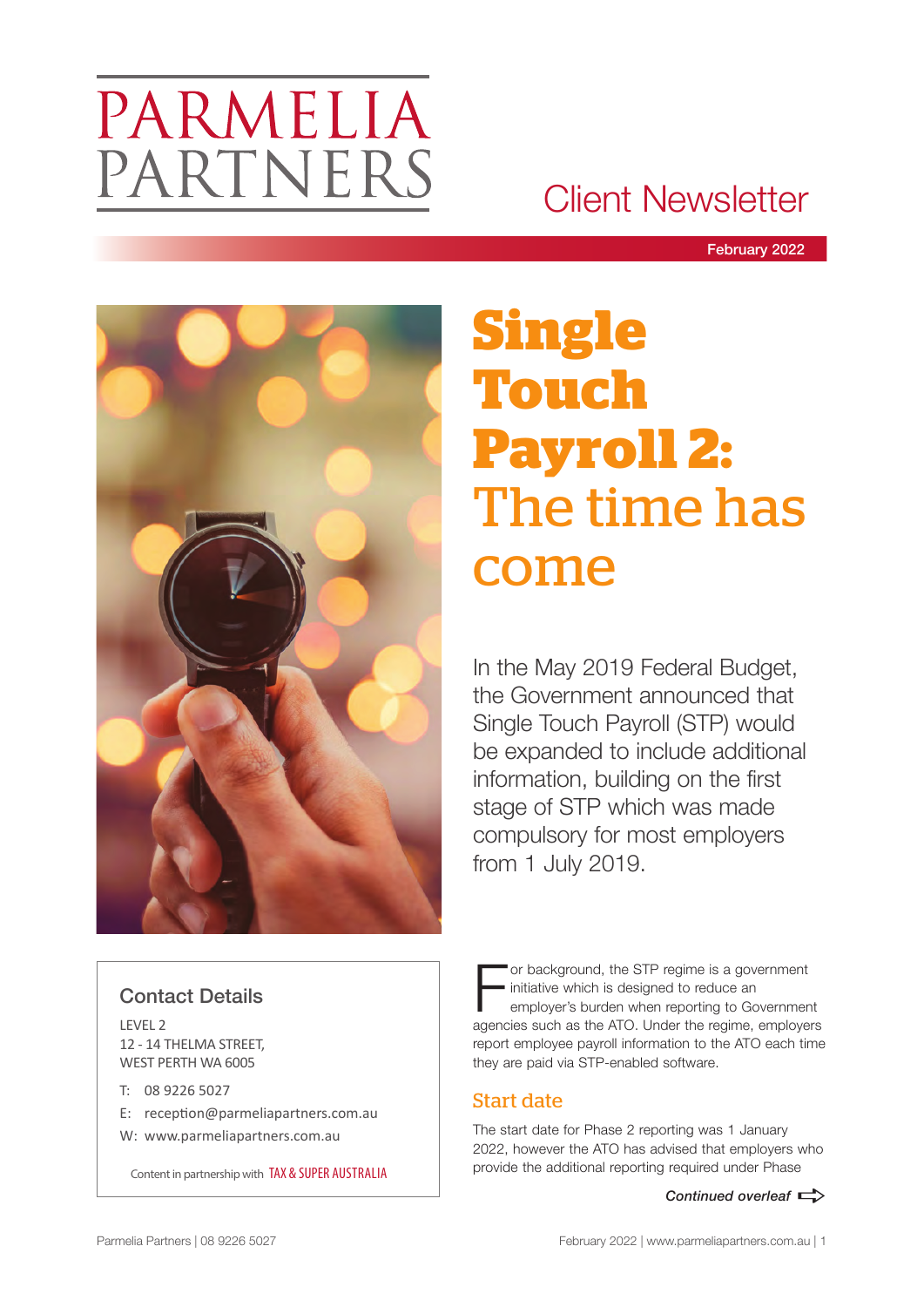#### **Single Touch Payroll 2: The Time Has Come** (continued)

2 by 1 March 2022 will be accepted as having met the deadline.

Digital service providers (DSPs) can apply for a deferral if they need more time to make changes and update their solutions. Such a deferral then automatically applies to customers of that provider. For example, Xero have advised that they have been granted a deferral until 31 December 2022. This means that all customers using Xero Payroll will also have until that date to report their first STP Phase 2 pay run. Check with your provider if a deferred start date applies.

For businesses that need more time to transition, you may apply for an extension beyond your software provider's deferral. Registered accountants and bookkeepers will also be able to apply on your behalf.

On the compliance front, under Phase 2, genuine reporting mistakes will not be penalised in the first year until 31 December 2022.



#### Warning: STP 2 is not just a software upgrade

The sheer volume of additional data is perhaps the most notable feature of STP 2. Phase 2 requires employers to develop an understanding of what data is required, in the multitude of STP 2 labels and codes in order to properly drive STP 2 software.

All told, there are 16 new reporting labels and approximately 100 different codes and reporting options. STP2 reported data will help shape employee social security, Child Support Agency and income tax outcomes.

It may be the case that the complexities around STP 2 will be too great for many small business owners, and they will need input from their accounting or bookkeeping advisor.

#### ATO: Benefits for employers

#### **1. TFN Declarations**

Employers will no longer need to send employee TFN declarations (they will still need to be collected and filed in employee records, however).

#### **2. Closely held payees**

For businesses using concessional reporting, such as is the case for closely held payees, this can be communicated through income types.

#### **3. Lump Sum E Payments**

When making Lump Sum E payments, employers won't need to provide Lump Sum E letters to employees.

#### **4. Payroll Data Integrates with Services Australia**

Payroll information employers provide to the ATO will be shared in near real-time with Services Australia, who can use it to streamline requests.

#### What isn't changing?

- The way you lodge, pay and update events
- The due date for lodging events
- The types of payments that are needed
- Tax and super obligations
- End of financial year finalisation event requirements

#### In practice

Once your STP 1 solution is upgraded to offer phase 2 reporting, you can transition at any time throughout a financial year. The way you transition from STP 1 to STP Phase 2 reporting will depend on your circumstances and the solution you use.

You should follow your digital service provider's instructions to upgrade your solution.  $\blacksquare$ 

#### **Checklist**

 $\boxtimes$  Commence reporting from 1 March 2022

- $\boxtimes$  No penalties for genuine mistakes apply until the start of 2023; the main thing is to commence reporting
- $\boxtimes$  Consult with your existing STP 1 provider about the transition to STP 2
- $\boxtimes$  Seek input from your accountant or bookkeeper around the reporting itself.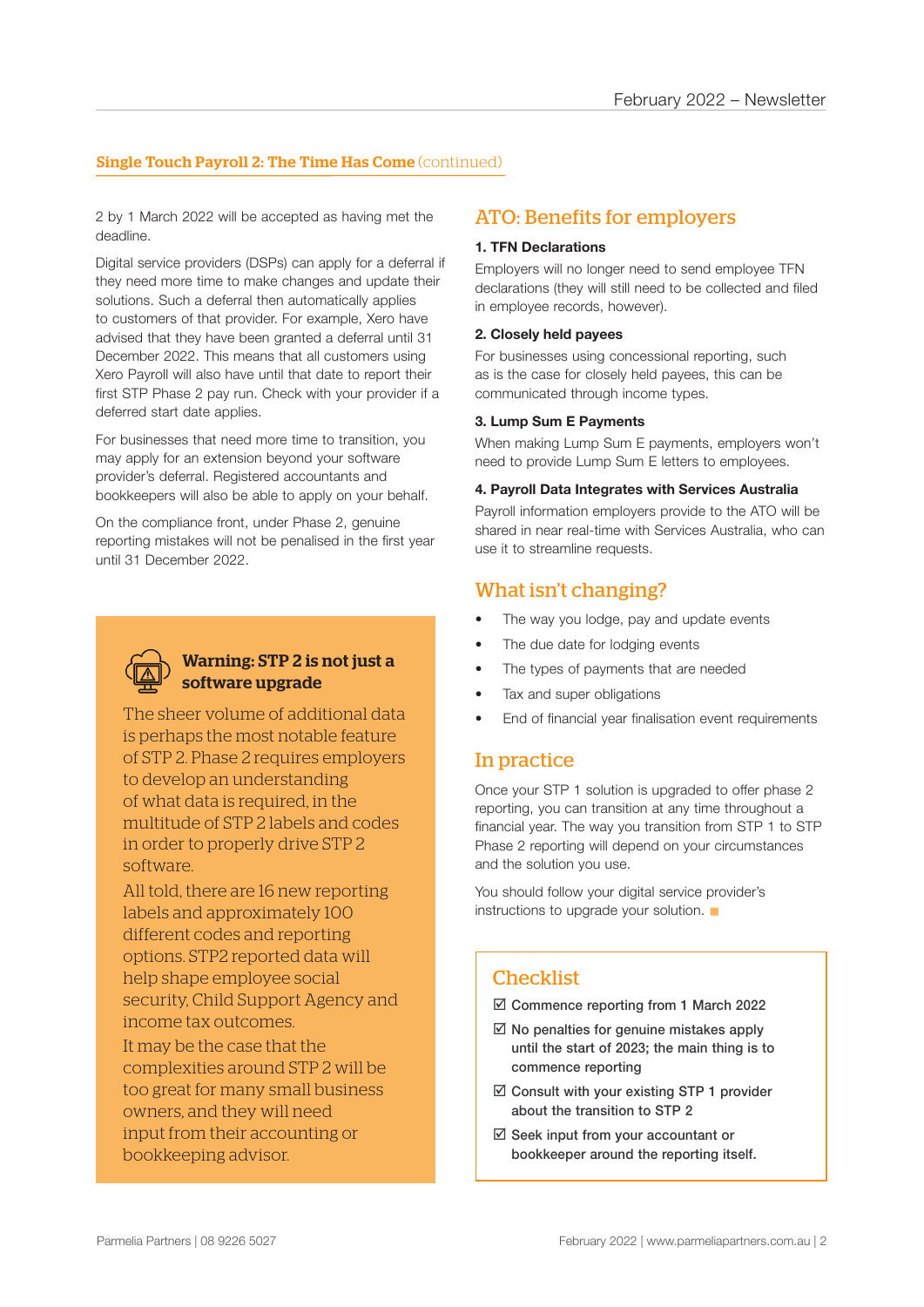

I id you know that there are approximately 10<br>million unintended multiple super accounts,<br>which represents around 35% of all member million unintended multiple super accounts, accounts held by funds?

While in some cases this outcome may be intended, more often than not the creation of multiple accounts is unintended and mainly occurs when employees change jobs and do not nominate the same (or any) account for their super guarantee to be paid into.

These multiple super accounts are costing Australians an extra \$690 million in duplicated administration fees and \$1.9 billion in insurance premiums per year, which is eroding many Australians' hard earned super benefits.

If you are one of these individuals with multiple super accounts, there may be benefits to rolling your accounts onto one super fund.

## The benefits of consolidating funds

There are a number of benefits of rolling your accounts into one fund, including:

- Prevent duplicated fees having one super fund means one set of fees, potentially saving you hundreds and thousands of dollars over your lifetime.
- Easier to manage having all your super in one account makes it easier to manage as there is less paperwork and administration to worry about.
- Maximise your investment returns – once you have consolidated your funds, it will be easier to manage your investment strategy and you'll be able to maximise the funds to invest.

### Things to consider before consolidating

Before you consolidate your funds, there are a few things you should consider, including:

- $\blacksquare$  Check whether you have any insurance cover you may hold life, total and permanent disability cover and income protection through your super funds. When changing funds, you may lose this cover or not receive the same level of cover in the new fund. Individuals with pre-existing medical conditions and those aged over 60 need to be particularly vigilant.
- Compare your super funds it is important to compare your super funds to check on things like fees, insurance premiums, variety of investment options available, performance data, etc before you choose a super fund that meets your needs.
- Check if you can rollout of your current fund  $-$  it may not be possible for you to transfer your money out of your account eg, if you have a defined benefit fund.

Speak to your licensed financial advisor to help you make the right decision, particularly if you're not sure about the adequacy of your new or existing insurance  $coverae.$ 

# $\supset$  HOW TO CONSOLIDATE

Consolidating your super is now easier than ever, using ATO online services or your myGov account.

If you're not sure whether you might have other super accounts, you can also search for lost or unclaimed super via the ATO or by logging into your myGov account linked to the ATO and clicking on *Manage my super.*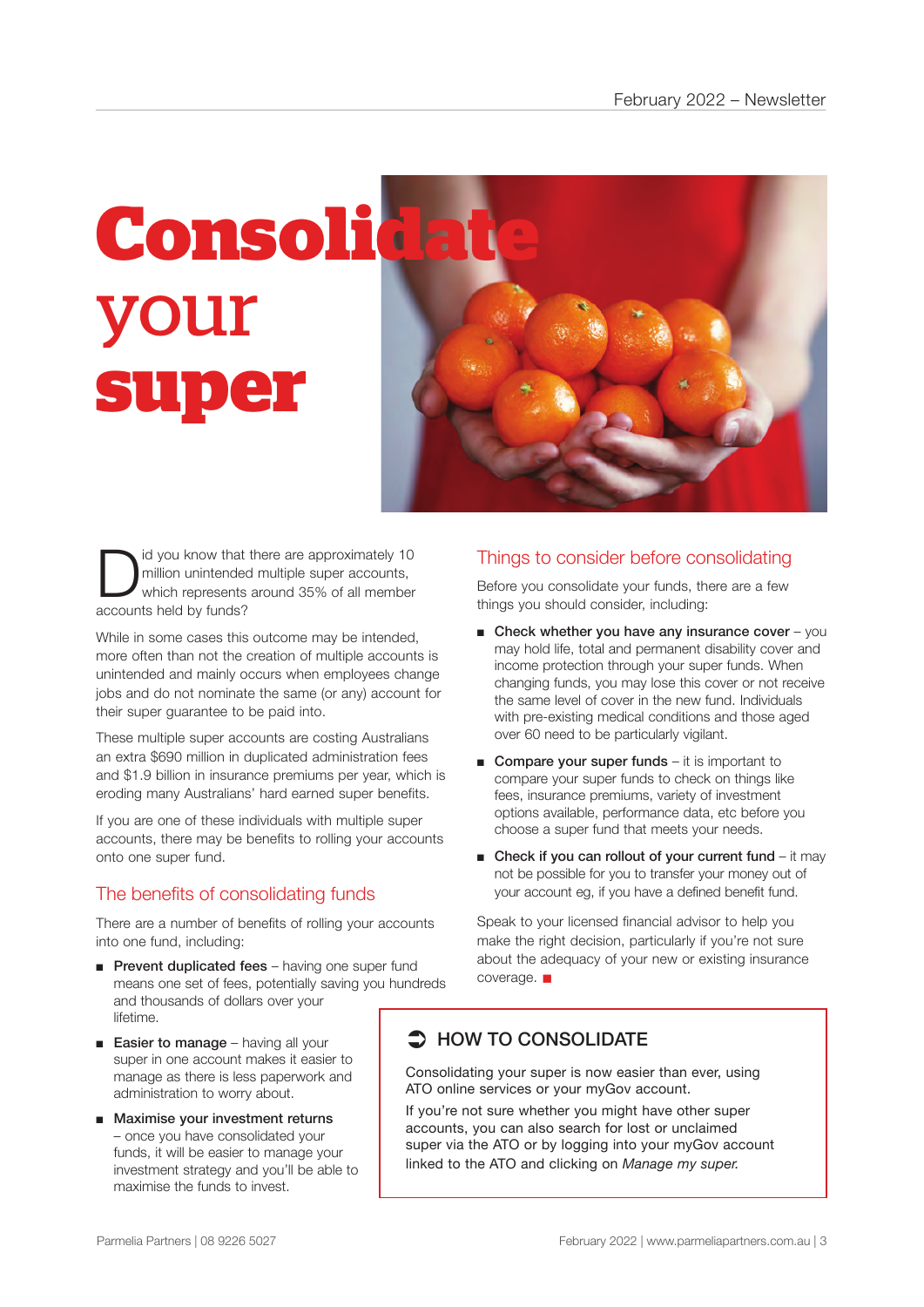# What does Temporary Full Expensing (TFE) of assets mean for me?

As Australia looks to get back to work and continue its recovery, the Temporary Full Expensing (TFE) measures are available to support business and encourage investment. Eligible businesses can claim an immediate deduction for the business portion of the cost of most assets in the year they are first used or installed ready for use.

Usinesses (in this case with an aggregated<br>
cost of eligible assets acquired after 6 October<br>
2020 (Budget pight) in the 2020 21 and 2021 22 turnover less than \$5 billion) can deduct the full 2020 (Budget night) in the 2020-21 and 2021-22 income years. Legislation is currently before Parliament to extend this to the 2022-23 income year as well. Small businesses that use the simplified depreciation rules will also claim a deduction for the balance in their small business pool during this time.

## Can I deduct any assets?

There are some assets that are excluded from the TFE measures, the main ones being:

- certain assets in low-value or software development pools
- capital works (building improvements) that are deducted under Division 43, and second-hand assets used to produce income from residential property
- Primary production assets that fall under Subdivision 40-F and 40-G and horticultural plants
- assets leased on long term hire arrangements
- trading stock and CGT assets, and
- assets not used or located in Australia.

#### How does it work?

Consider the following example of a tour bus business:

#### **EXAMPLE**

On 1 February 2021 it purchases a coach for \$160,000. The business can claim the entire amount as a deduction under TFE.

In March 2021 it constructs a customer wait lounge at its office for \$50,000. Because the expenditure is on capital works, the business can't claim a deduction under TFE (it will be subject to a claim under Division 43 instead). On 15 April 2021 it incurs \$10,000 while improving an existing depreciating business

asset. The business can claim a deduction for these costs under TFE.

On 20 June 2021 it purchases a work vehicle (SUV) for \$65,000 which will be used solely for business use. This asset is eligible for TFE, but the deduction will be subject to the car limit (\$59,136 in the 2020-21 income year). The excess is not available as a tax deduction. This is in contrast to the earlier example where a \$160,000 coach was purchased. Such a vehicle is not a car for depreciation purposes and therefore a full deduction can be claimed because it is not subject to the car limit.

At the end of the 2020-21 income year, it had a balance in its small business pool of \$100,000. The business will deduct the balance of the pool under TFE.

*Continued on page 6*  $\Rightarrow$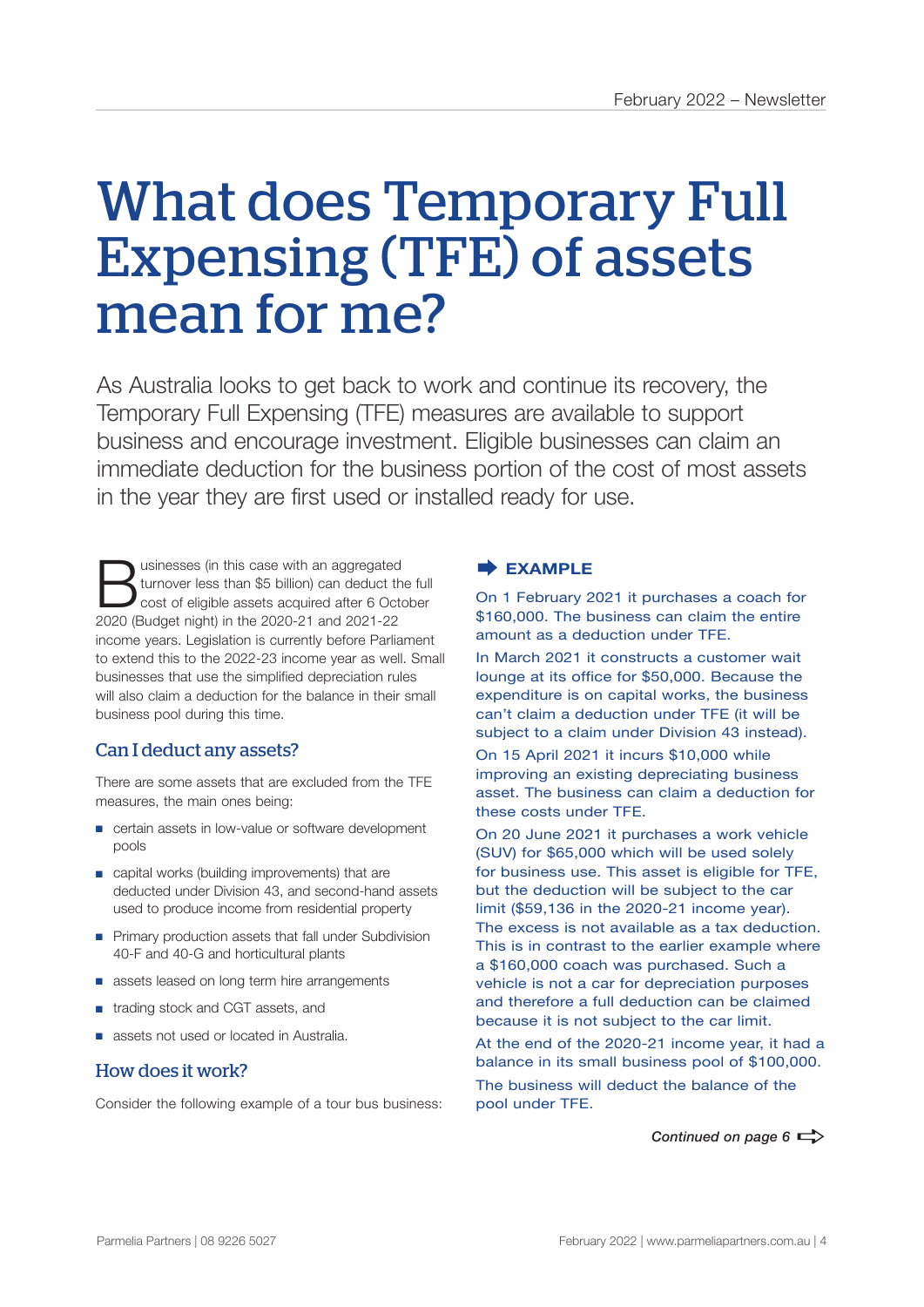# Topping up your concessional contributions

Thinking about making up for lost time and making extra contributions to top up your super? The good news is that the "catch-up" concessional contribution (CC) rules can help individuals who feel they have missed out on building their retirement savings to make extra personal contributions.

**Remember, CCs can include super guarantee**<br>
sacrificed amounts and tax-deductible personal<br>
contributions contributions from your employer, salary contributions.

## What are catch-up CCs?

You can carry forward any unused CC cap amounts that have accrued since 2018/19 for up to five financial years and use them to make CCs in excess of the general annual CC cap (currently \$27,500 in 2021/22).

You can then make a CC using the unused carry forward amounts provided your total super balance at the end of the previous financial year is below \$500,000.

Once you start to use some of your unused cap amounts, the rules operate on a first-in first-out basis. That is, any unused cap amounts are applied to increase your CC cap in order from the earliest year to the most recent year. So, when you use some of your unused cap from prior years, the unused cap from the earliest of the five-year period is used first.

And remember, if you don't use your accrued carry forward amounts after five years, your unused cap amounts will expire. So it's best to use it before you lose it! (See example overleaf.)

## Who can benefit from catch-up contributions?

Catch-up contributions may assist individuals who:

- Previously couldn't afford to make additional contributions
- Have spent time out of the workforce to study, look after children or elderly family members
- Work part-time or are casual employees
- Have interrupted or non-standard work patterns (ie, self-employed people)
- Dispose of an asset and want to reduce their tax and further maximise their contributions to super
- Receive a windfall/inheritance and want to contribute the funds to super.

If you finally have capacity to make extra contributions and want to build your super, utilising the catch-up CC rules can allow you to make up for lost time and be an easy way boost your super for retirement.

*Continued next page*  $\Rightarrow$ 



Parmelia Partners | 08 9226 5027 February 2022 | www.parmeliapartners.com.au | 5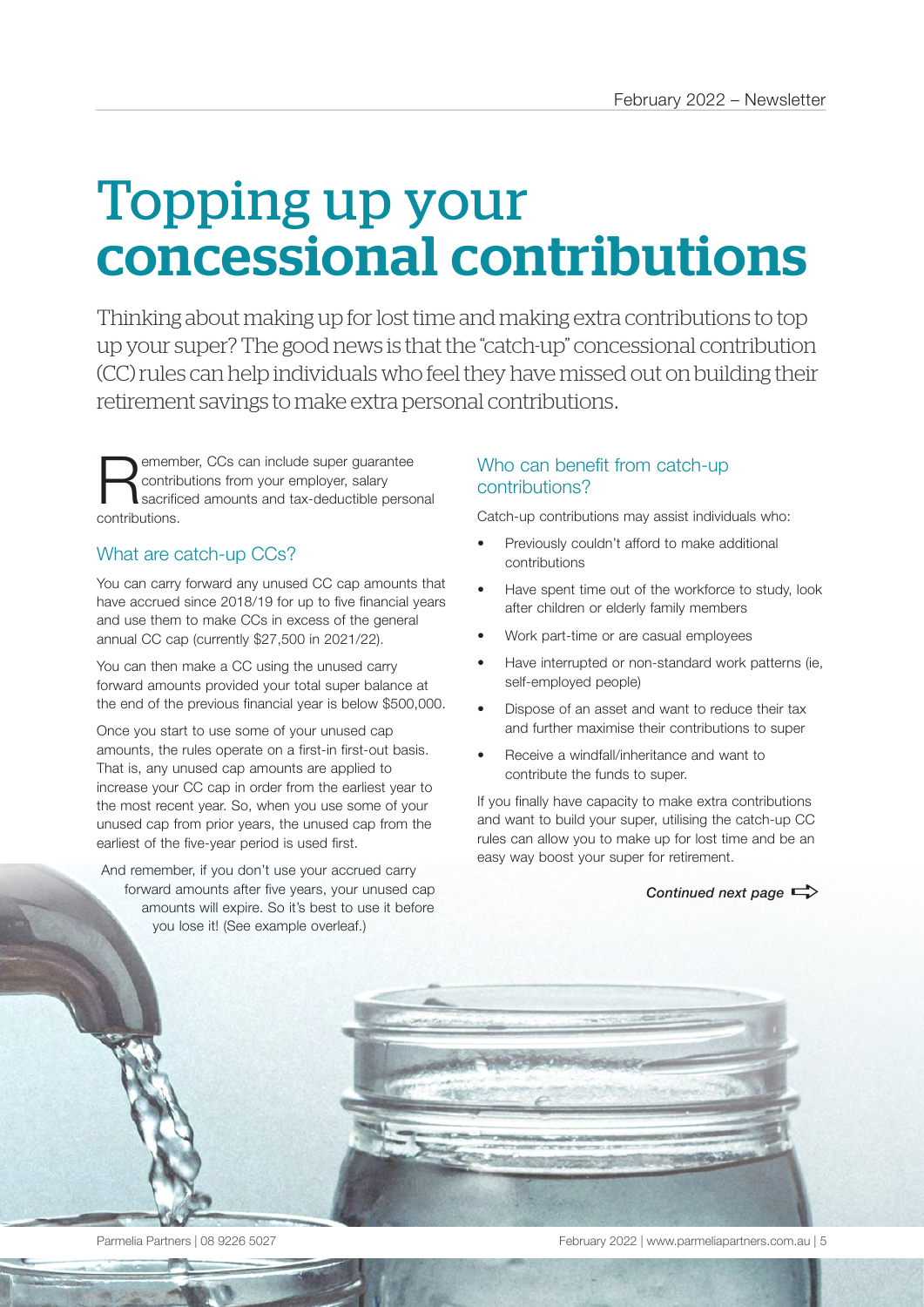#### **Topping up your concessional contributions** (continued)

**Example: Stephanie's accrued unused cap amount over three years** 

During 2018/19, Stephanie's employer made super guarantee contributions of \$10,000 into her super fund. No other CCs were made that year.

As a result, Stephanie has an unused cap amount for 2018/19 of \$15,000 (\$25,000 – \$10,000).

Assuming Stephanie accrued unused cap amounts of \$15,000 three years in a row (ie, for

2018/19, 2019/20 and 2020/21), she could make CCs in 2021/22 of up to \$72,500 (\$45,000 unused cap amounts + \$27,500 annual cap for 2021/22) without exceeding her CC cap.

Note, for Stephanie to utilise her unused cap amounts, her total super balance at 30 June 2021 must be below  $$500,000$ .

|                                                          | 2018/19  | 2019/20  | 2020/21  | 2021/22  |
|----------------------------------------------------------|----------|----------|----------|----------|
| CC cap                                                   | \$25,000 | \$25,000 | \$25,000 | \$27,500 |
| CCs made                                                 | \$10,000 | \$10,000 | \$10,000 | \$72,500 |
| Unused CC cap                                            | \$15,000 | \$15,000 | \$15,000 | \$0      |
| Unused CC cap amount used                                | N/A      | N/A      | N/A      | \$45,000 |
| Cumulative unused CC cap<br>amount remaining at year end | \$15,000 | \$30,000 | \$45,000 | \$0      |
|                                                          |          |          |          |          |

#### What does Temporary Full Expensing (TFE) of assets mean for me? (continued)

#### What's my benefit?

As these examples show, the brought-forward deductions available under TFE can be substantial.

It's important to note though, that the main benefit to businesses of TFE is one of timing. It brings forward the deduction on assets that would normally be spread over several years. This means the business may pay less tax, or no tax, now, but more in the future. All told, the immediate benefit is that TFE can assist cash flow.

The business can then potentially use that extra cash flow to make further investment or support operations.

We note that it is possible for some businesses to opt out of TFE (for example, for a number of reasons, it may not be advantageous from a tax perspective to generate substantial tax losses that TFE may generate). Ultimately, any decision to opt out will usually rest with you and your accountant.  $\blacksquare$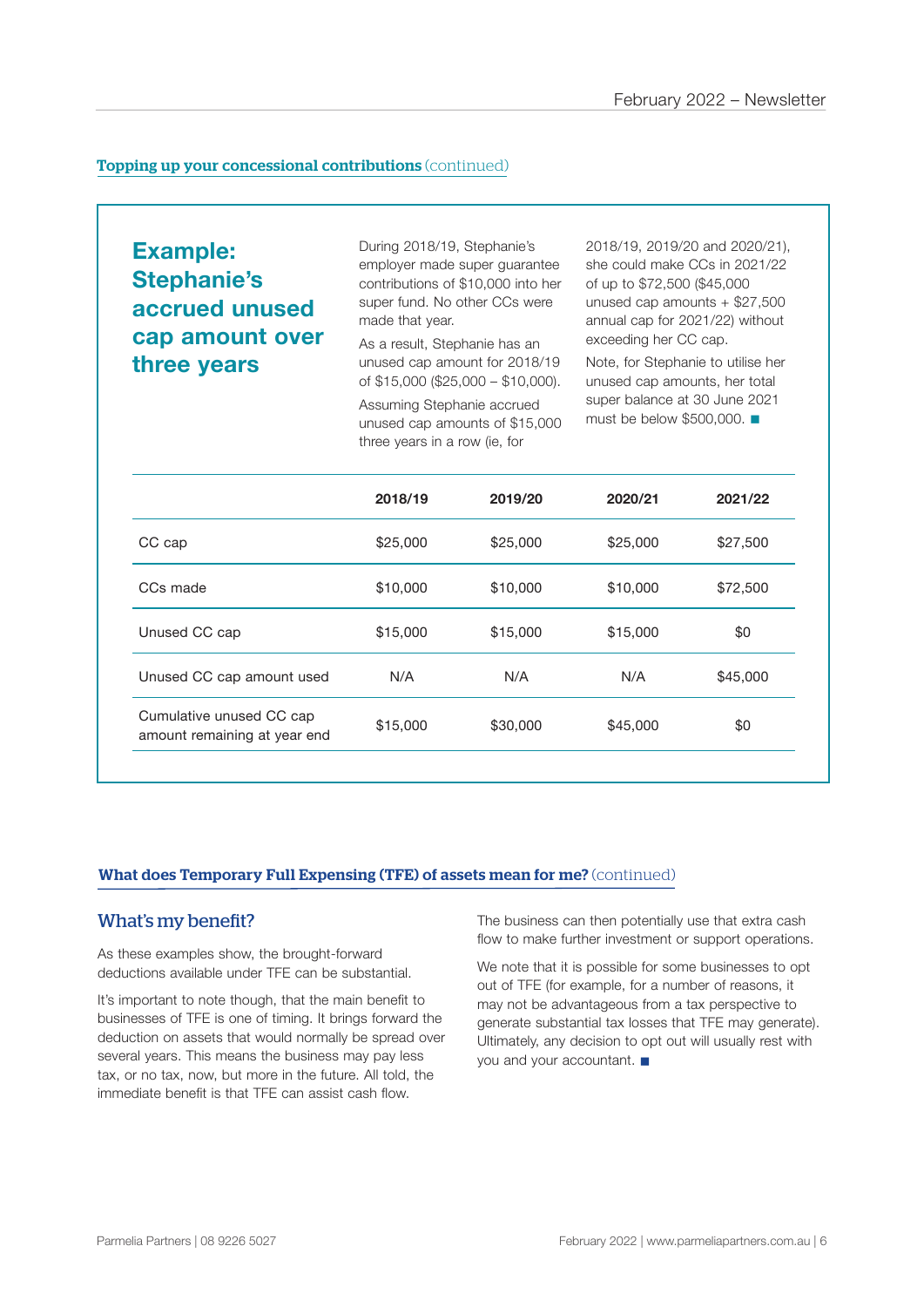#### February 2022 – Newsletter

# **Your Business Structure**

At the start of each year, business owners typically review their affairs, including at times their trading structure. Others may be going into business and choosing their initial structure. There are four main business structures – sole trader, company, trust, and partnership (or a combination of these).

# **Sole trader**

This is how many businesses commence. Under this structure, an individual operates the business and is liable for all aspects of the business including income, debts and losses. These can't be shared with any other individual. Advantages of this structure include simplicity, and minimal set up or ongoing costs. Disadvantages include personal liability, and also an inability to take on a business partner, noting however that as a sole trader you can still employ workers.

# **Company**

Here, the directors (and mainly in the case of small businesses, shareholders) run the business. The company itself pays tax on the income at a reasonably low company tax rate of 25%, though directors can be personally liable for tax if they are caught by the personal services income (PSI) rules. These rules can come in to play where the business income is a result of your personal effort, expertise or skills.

Subject to any personal guarantees or any director penalty notices being issued, companies provide asset protection for the owners, potential legal tax minimisation, they easily allow the admission of new business partners, and they can trade anywhere in Australia. On the downside, companies are not eligible for the 50% capital gains tax discount, are highly scrutinised and regulated, and are reasonably expensive to establish, maintain and wind up.

# **Trust**

This is quite a common business structure whereby the trustee holds your business on trust for the benefit of the beneficiaries (usually the business owners, but can include other parties such as family members, companies etc). The trustee can be a person or a company and is responsible for the operation of the trust including compliance with its deed. In practical terms, the beneficiaries pay tax on the trust income that they receive from the trust at their own tax rate. Note however that trust income may be caught by the PSI rules, see earlier.

*Continued next page*  $\Rightarrow$